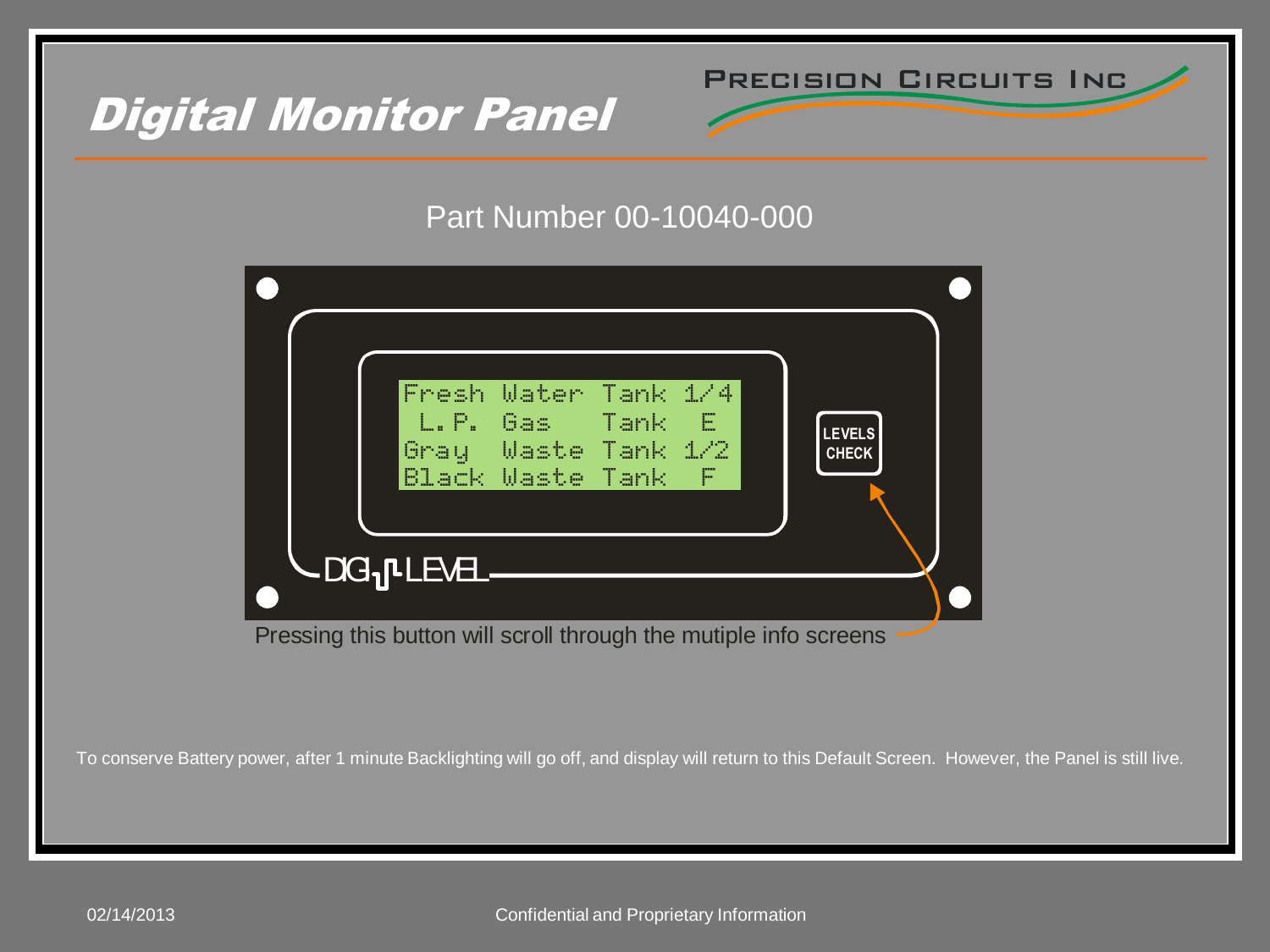#### Precision Circuits Inc

## Digital Monitor Panel

| Digital Monitor Par  |  |
|----------------------|--|
| Fresh Water Tank 8/4 |  |
| L.P. Gas Tank E      |  |
| Gray Waste Tank 1/2  |  |
| Black Waste Tank F   |  |
|                      |  |

The screen will continually update every 1 second, and the level sensors are continually communicating. Should a sensor exceed normal limits,  $\mathsf{ER}$  will display in place of the level. Depending on your RV, the Levels will be displayed in either 1/3's or 1/4's. The screen will continuall<br>level sensors are continuall<br>exceed normal limits, ER<br>Depending on your RV, th<br>1/3's or 1/4's.<br>E, 1/3, 2/3, F, or ERR<br>E, 1/4, 1/2, 3/4, F, o level sensors are continually connected normal limits, ERR will depending on your RV, the Level 1/3's or 1/4's.<br>E, 1/3, 2/3, F, or ERR; or E, 1/4, 1/2, 3/4, F, or ERR

 $E, 1/3, 2/3, F, or ERR;$  or  $E. 1/4, 1/2, 3/4, F.$  or ERR.



The Chassis and House Battery Voltages will display in both Digital and Analog (bar graph) format. The Analog range is 10.0V-15.0V; with bar graph meter increments of 0.125Volts. The screen will continually update every 1 second.

Below are some guides to determine Battery Charge State. Over 13.0V, the Battery is being charged. If no appliances, lights, Inverter, etc are on, a Battery at rest voltage will approximate Battery Charge State range from 11.8V (0% charge) - 12.8 (100%)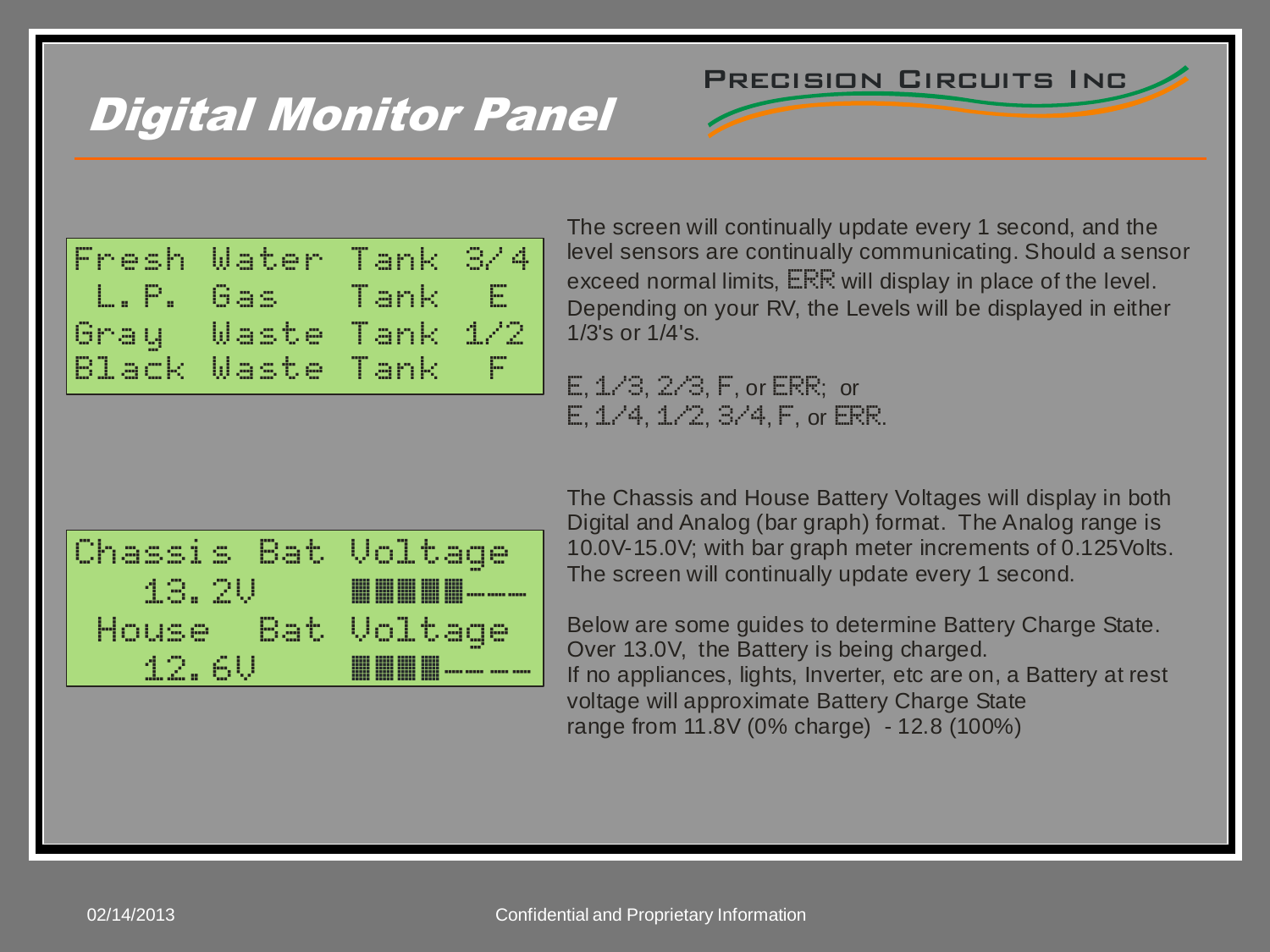# Digital Monitor Panel





The Tank Sensor features field effect technology, a non-invasive method. Each Sensor array contains three sensors which glue externally to the polymer tank wall with high-grade long life adhesive, at the position and level that the water is to be sensed, thus eliminating the need for calibration. Each Sensor emits an electric field into the tank. When the water level passes by the Sensor, it detects a change in its electric field.

Precision Circuits Inc

To conserve Battery power, after 1 minute Backlighting will go off, and display will return to this Default Screen. However, the Panel is still live.

#### 02/14/2013 Confidential and Proprietary Information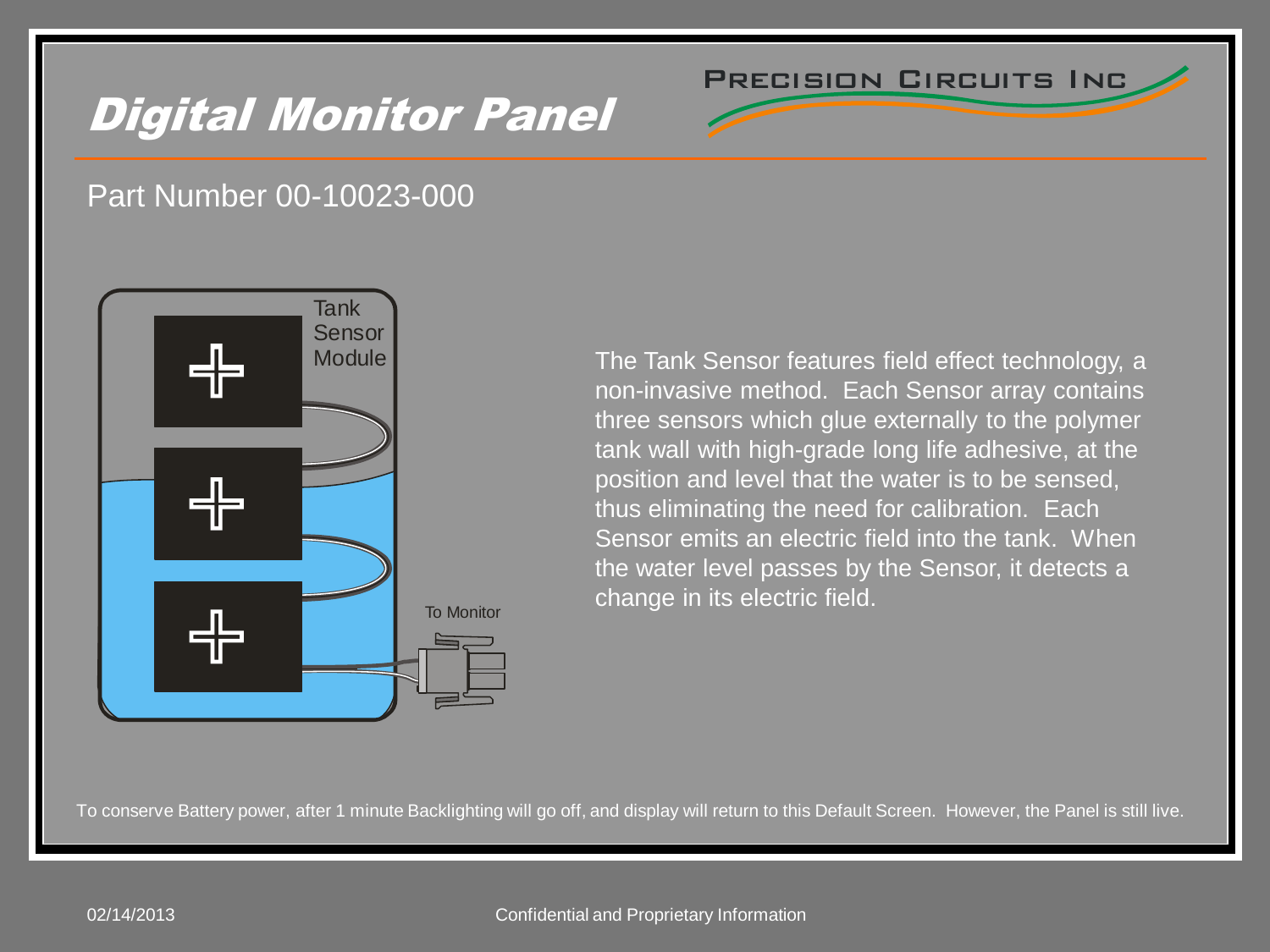Precision Circuits Inc

### Digital Monitor Panel

Trouble Shooting

**If Monitor Panel is completely non-operational, Check to make sure** there is between +11Volts and +15Volts between pins 5 and 6.



VEHICLE WIRING

Trouble Shooting Battery Voltmeters

- **Place Voltmeter between pins 5 and 6 of the connector. Voltage should be close to House Bat Voltage.**
- 

#### 02/14/2013 Confidential and Proprietary Information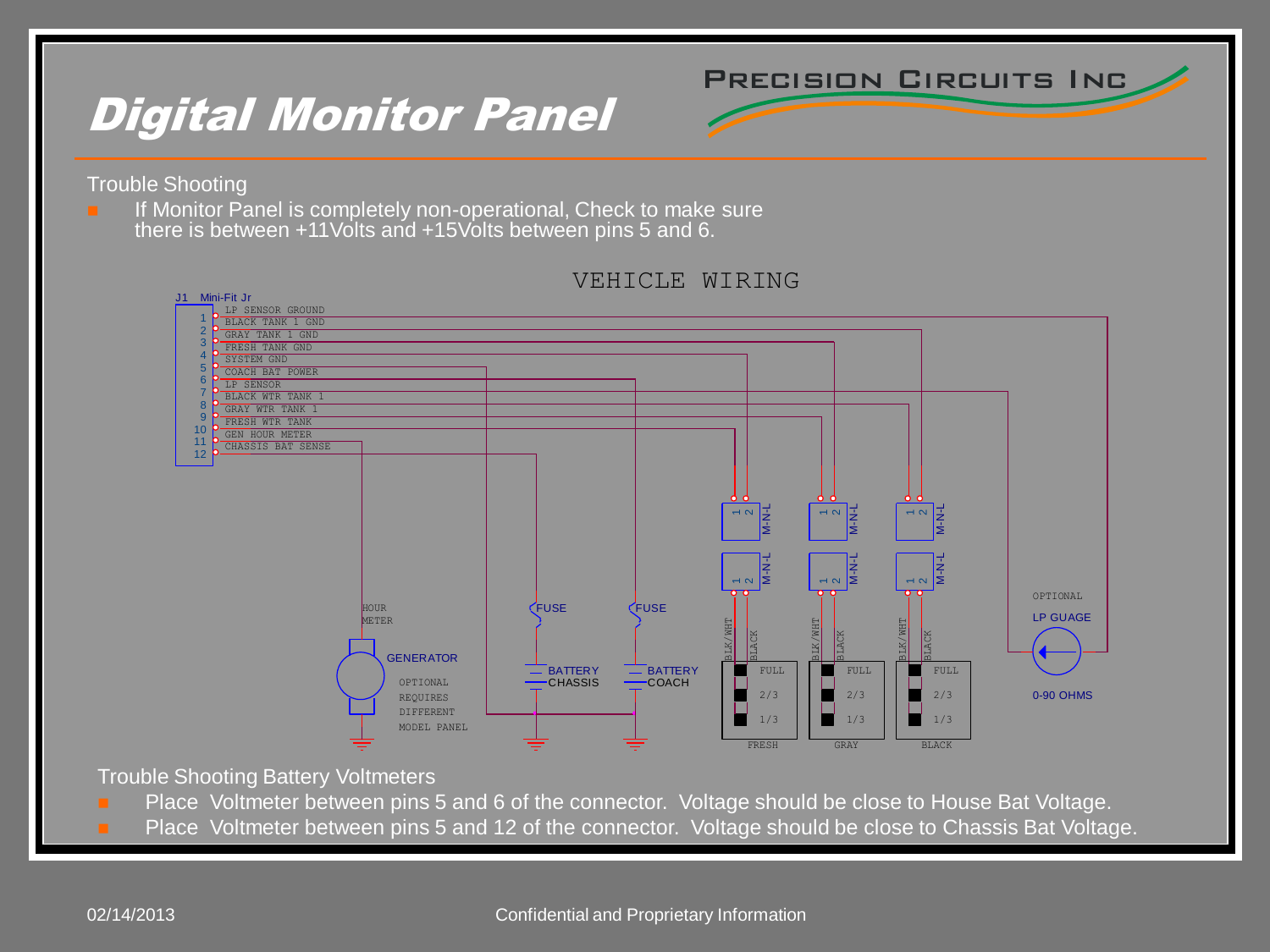

### Digital Monitor Panel

Trouble Shooting Water Level Sensors

There are 3 Tanks on the RV. Each one has a pair of wires going to the J1 connector. When the Tank Level Button is pressed, and the Display is showing the levels of the Tanks, each one of the 3 pairs of wires should measure +5V. For example for the Fresh Water Tank there should be +5V from pin 4 Ground to pin 10 Signal.

Shorting the two pins together will display ERR on the screen. Shorting the two wires at the tank will test those wires.

Each Sensor on the Tank will send a signal to the Monitor Panel when it senses water. In the picture to the right, the bottom sensor pad should be sending a signal. Placing a piece of sheet metal next to either of the top two sensors should change the display from 1/3 to 2/3. In this way each individual sensor pad can be tested. Sometimes just touching each sensor with your finger will mimic presence of water. So with the tank empty, placing your finger on any one sensor will change the display from empty to 1/3. Placing a finger on two sensors will display 2/3.

Trouble Shooting LP Tank.

An open connection to the LP Tank Sensor will produce an ERR display.

With the connector removed from the Panel, place an ohm meter between pins 1 and 7 of the connector. The LP sensor should measure approximately 0 ohms when empty and 90 ohms when full.

With the connector plugged in, place a Voltmeter between pins 1 and 7 of the connector. The voltage reading should be 0 volts when empty and 2.25 volts when full.